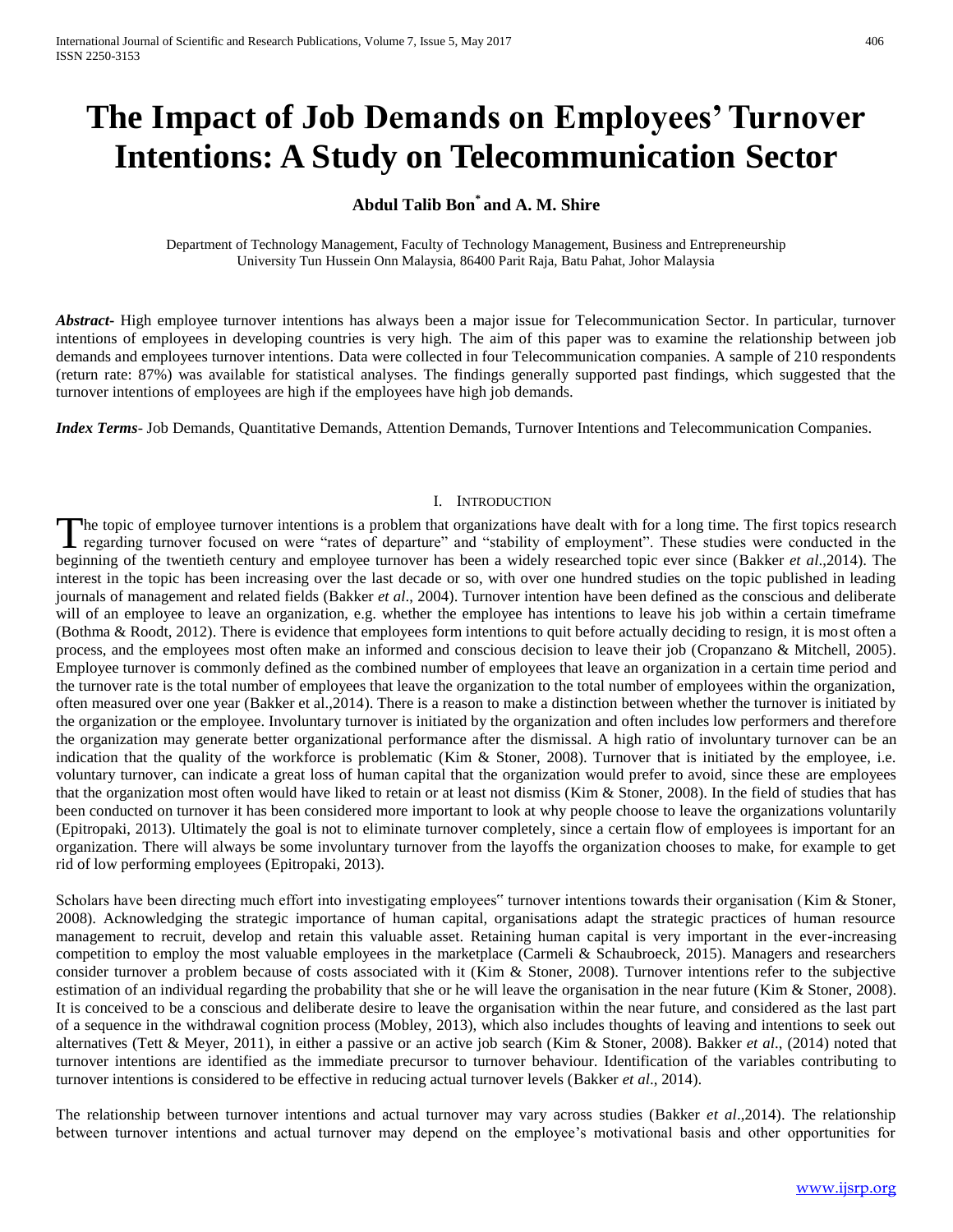employment (Kim & Stoner, 2008). Bakker *et al*.,2014 showed that there is consistent evidence that turnover intentions are the "strongest cognitive precursor of actual turnover". Meta-analyses by Griffeth, et al., (2011) and Hom & Griffeth (2012) showed that intentions to quit are a major predictor of actual turnover. Cotton & Tuttle (2011) stated that three primary groups of variables have been identified as influencing turnover intentions. First come the organisational variables, such as job demands, occupational stress and gender discrimination; secondly are individual demographic variables, including gender, marital status and tenure; and lastly are the external variables, such as the availability of alternative employment. The relationship between turnover intentions and organisational variables is of particular importance, with considerable attention being applied to low job satisfaction and high psychological strain (George & Jones, 2012). These studies largely provide support for the two-step sequence model according to which stressful work affects turnover intentions via psychological strain (George & Jones, 2012). In this study, turnover intentions refers to three elements in the withdrawal cognition process: thoughts of quitting, the intention to search for another job elsewhere and the intention to quit (Mobley et al., 2013).

According to the Job Demands-Resources model can be predictors of employees turnover intentions(Demerouti et al., 2001). Job resources are defined as those physical, social, or organizational aspects of the job that (a) are functional in achieving work-related goals, (b) reduce job demands and the associated physiological and psychological costs, and (c) stimulate personal growth and development, while job demands are those physical, social, or organizational aspects of the job that require sustained physical and/or psychological effort and are, therefore, associated with physiological and/or psychological costs. According to the J D-R model these two categories of work characteristics evoke two relatively independent psychological processes. First category is health impairment process and based on job demands. High job demands, which require sustained effort, may exhaust employees' resources and lead to energy depletion and health problems (Jyoti & Rajib, 2016). For example, specific job demands (e.g., quantitative demands, problem solving demands and attention demands) have been repeatedly found to predict turnover intentions among various occupational groups (Jyoti & Rajib, 2016).

Turnover intentions of highly skilled employees can be very expensive and disruptive for firms (Griffeth, et al., 2011). Losing highly skilled staff members leads companies to incur substantial costs associated with recruiting and re-skilling, and hidden costs associated with difficulties completing projects and disruptions in team-based work environments (Griffeth, et al., 2011). Determining the causes of turnover intentions within the Telecommunication workforce and controlling it through human resource practices and work system design is imperative for organizations.

#### II. LITERATURE REVIEW

## *A. JD-R Model*

One of the basic assumptions of the JD-R model is that – independent of a particular work context - work environments can be characterized by two dimensions: job demands and job resources. Job demands are physical, psychological, social and organizational characteristics of a job, requiring physical and psychological effort and energy from an employee, which in turn are related to physiological and psychological costs (Bakker *et al.*, 2007). Although job demands are not necessarily negative, they may turn into job stressors, when meeting those demands requires high effort (Bakker *et al*., 2007). Stress and burnout (i.e. emotional exhaustion) can result in lower quality and performance, and in increased absenteeism and turnover.

Job resources are physical, psychological, social and organizational characteristics of a job, which are instrumental in achieving work goals, reducing job demands, and the associated costs with them, and stimulate learning. Job resources are not only functional in achieving work goals; they also stimulate personal growth and development (Bakker *et al*., 2007). A second assumption of the JD-R model is that job demands and resources are related to well-being and attitudinal outcomes. The JD-R model postulates that the two sets of working conditions (i.e., demands and resources) may each evoke a different process. High job demands are likely to result in strain reactions (e.g., stress, burnout), which in turn may lead to an increase in absenteeism and turnover intention. The pathway from job demands to absenteeism and turnover via emotional exhaustion is also known as the energetic pathway. On the other hand, resources are likely to foster goal accomplishment, which in turn can lead to positive job attitudes (job satisfaction and organizational commitment) and reduced withdrawal behavior (reduced absenteeism and turnover). This pathway is also known as the motivational pathway (e.g., Bakker *et al*., 2007).

## *B. Quantitative Demands*

Quantitative demand refers to work that requires hard work and fast, excessive work, time pressure and conflicting demands (Michelle, 2013). A concept associated with quantitative demand is workload (Moodie *et al*., 2014). Workload may refer to work time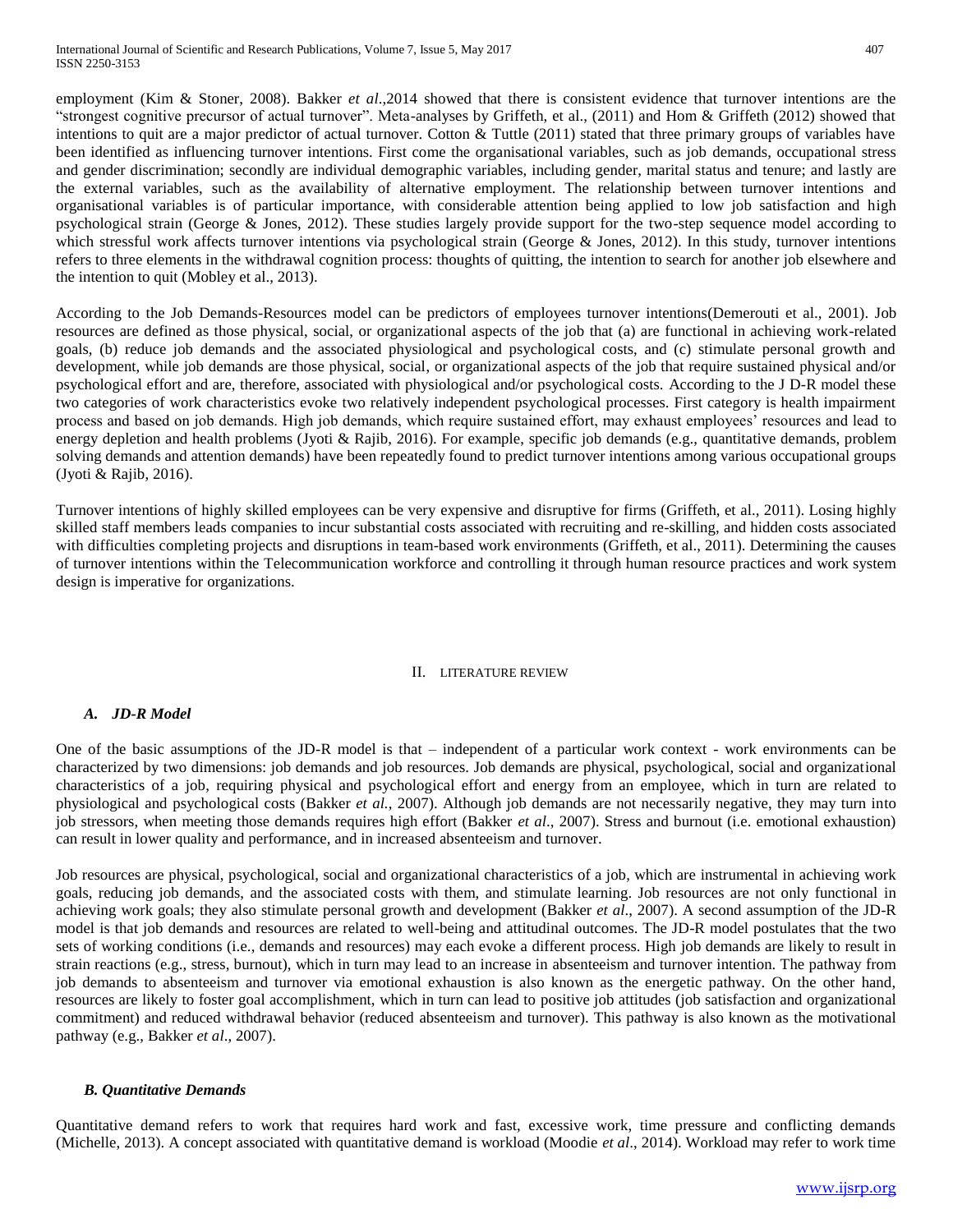commitments such as the number of hours devoted to paid work and work-related activities (Moodie et al., 2014), but it has also been referred to as time pressure, in which individuals perceive they have too many things to do and not enough time to do them (Luo et al., 2015). There are two main dimensions of quantitative demands at work named as intensity and extensity (Michelle, 2013). Intensity (work pace) is referred to as work pressure, and extensity is the number of working hours (Moodie *et al*., 2014). The quantitative demands could lead to quantitative overloads, which is defined as the amount of work that exceeds what an individual can accomplish in a given period of time (Moodie *et al*., 2014). One of the factors associated with the increase in the workload among employees is technology (Michelle, 2013). The proliferation of increasingly advanced gadgets such as mobile phones, pagers, fax machines and the internet have made it possible for employees to be in constant contact with their work and are thus unable to escape from work completely and relax. While at work, these same technological inventions have made it impossible for employees to concentrate on tasks as much as they would want to due to interruptions which are a major cause of stress (Michelle, 2013). Nikbin *et al*., (2012) found that jobs in the communication technology sector are characterized by a high degree of job demands, such as high workload and high time pressure. Employees working in communication technology sectors are under two main quantitative demands (intensity quantitative demands such as work pace and work fast, and extensity quantitative demands such as number of working hours) (Nikbin et al., 2012). For instance, telecommunication's employees work under many types of quantitative demands such as lack of time to do their task, working longer hours per day or week, and faster work pace (Nikbin et al., 2012). Reducing workload is significant as Luo et al., (2015) have shown the negative effects of work overload on individuals, their family, and the organization they work in. To the individual employees, work overload is associated with burnout, negative emotions and feelings which may lead to mental disorders such as depression as well as drug abuse which lead to a myriad of physical health problems (Michelle, 2013). The family is also affected by work overload as far as the male or female parent is concerned; an effects that is not so pronounced in the lives of single people (Michelle, 2013). This affects their children if any besides their relations and is one of the reasons that have been given for the high divorce rates in recent decades (Michelle, 2013). The impact of work overload to the organization is the possible loss of employees as many of the employees that experience burnout have been found to eventually leave their jobs as well as less than optimum work that is characterized by errors and which is a point of loss for the organization's resources (Moodie *et a*l., 2014). Studies have also shown that workloads have negative relationship with employees' job performance. For instance, Moodie *et al*., (2014) found that many employees experience burnout situations with work overload perform very low. Similarly, Michelle, (2013)

## *C. Attention Demands*

Attention demands concern the degree to which constant monitoring of work is required (Dieter & Elsy, 2016). Previous researches have helped to refine the job demands construct by proposing and clarifying possible sub-constructs. For instance, Dieter & Elsy, (2016) distinguished between monitoring demands, problem-solving demands, and production responsibilities. Dieter & Elsy, (2016) also included mental demands of work, such as attention demands and problem-solving demands. "The identification of these two demands is important because it helps clarify how work design can actually impact the information-processing requirements of work" (Michelle, 2013). Moodie *et al*., (2014) expanded on the distinction between psychological demands (e.g., precision requirements) and physical demands (e.g., muscular exertion), at least as these are experienced by manufacturing employees. Luo *et al*., (2015) discussed the distinction between workload demands, emotional demands, conflict between competing demands, and, possibly, role ambiguity demands, particularly applied to workers in human services organisations.

found that high workload caused increasing cases of turnover intentions and low job performance.

## *D. Hypotheses Development*

The hypothetical model of the study is elaborated in the theoretical framework diagram which is shown in Figure 1. The Figure shows the hypothetical JD-R model of the relationships between job demands-resources, personal resources, affective organizational commitment, work engagement, turnover intentions and job performance of the employees of telecommunication technology sector.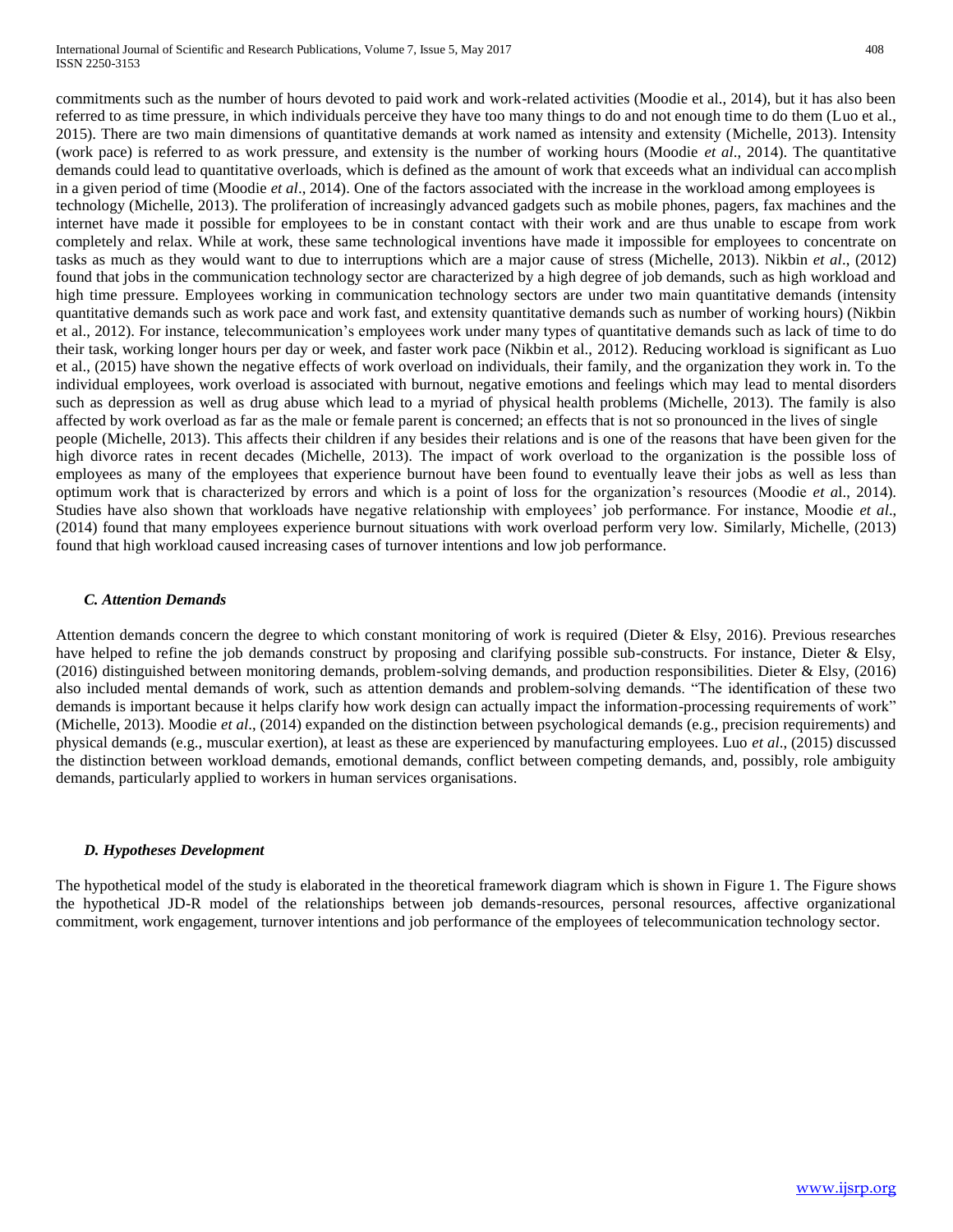International Journal of Scientific and Research Publications, Volume 7, Issue 5, May 2017 409 ISSN 2250-3153



Carmeli & Schaubroeck (2015) stated that three primary groups of variables have been identified as influencing turnover intentions. First come the organisational variables, such as job resources, job demands, occupational stress and gender discrimination; secondly are individual demographic variables, including gender, marital status and tenure; and lastly are the external variables, such as the availability of alternative employment. The relationship between turnover intentions and organisational variables is of particular importance, with considerable attention being applied to low job and personal resources and high job demands (Carmeli & Weisberg, 2012). Therefore, the following hypothesis is offered to be tested:

H1: Quantitative demands will be positively related to turnover intentions. H2: Attention demands will be positively related to turnover intentions.

## III. METHODOLOGY

#### *A. Participants and procedure*

The study sample consisted of Telecommunication employees from four different companies, who held a variety of jobs, which helped increase the potential generalizability of the findings. Overall, 210 surveys were distributed, accompanied by a letter that emphasized and assured the anonymity and confidentiality of the data. The employees were asked to return their completed questionnaires in prestamped envelopes. The response rate for the questionnaire was relatively high: 87% percent  $(N=183)$ . Of the 123 employees, 73 percent were male, with an average age of 39 years old. The majority of the participants worked full time, and organizational tenure was 8 years. About 62 percent of the participants held a university degree.

#### *B. Measures*

For all constructs a five-point scale was used to measure respondents' levels of agreement with each statement (1= strongly disagree, 5= strongly agree). This was done to keep the questionnaire simple so that employees with low or high educational levels would be able to respond to the items, and a comparison of the mean scores of the different dimensions would be possible. Two measuring instruments were used in this study, namely the turnover intentions Scale (Mobley et al., 1978), the Job Demands Scale (Rothmann, Strydom & Mostert, 2006) and a demographic questionnaire.

#### *C. Statistical Analysis*

Structural Equation Modelling (SEM) is an advance statistical analysis method used to understand and analyze complex relationships between constructs in various disciplines, including social sciences. Furthermore, it has been used to evaluate more complex and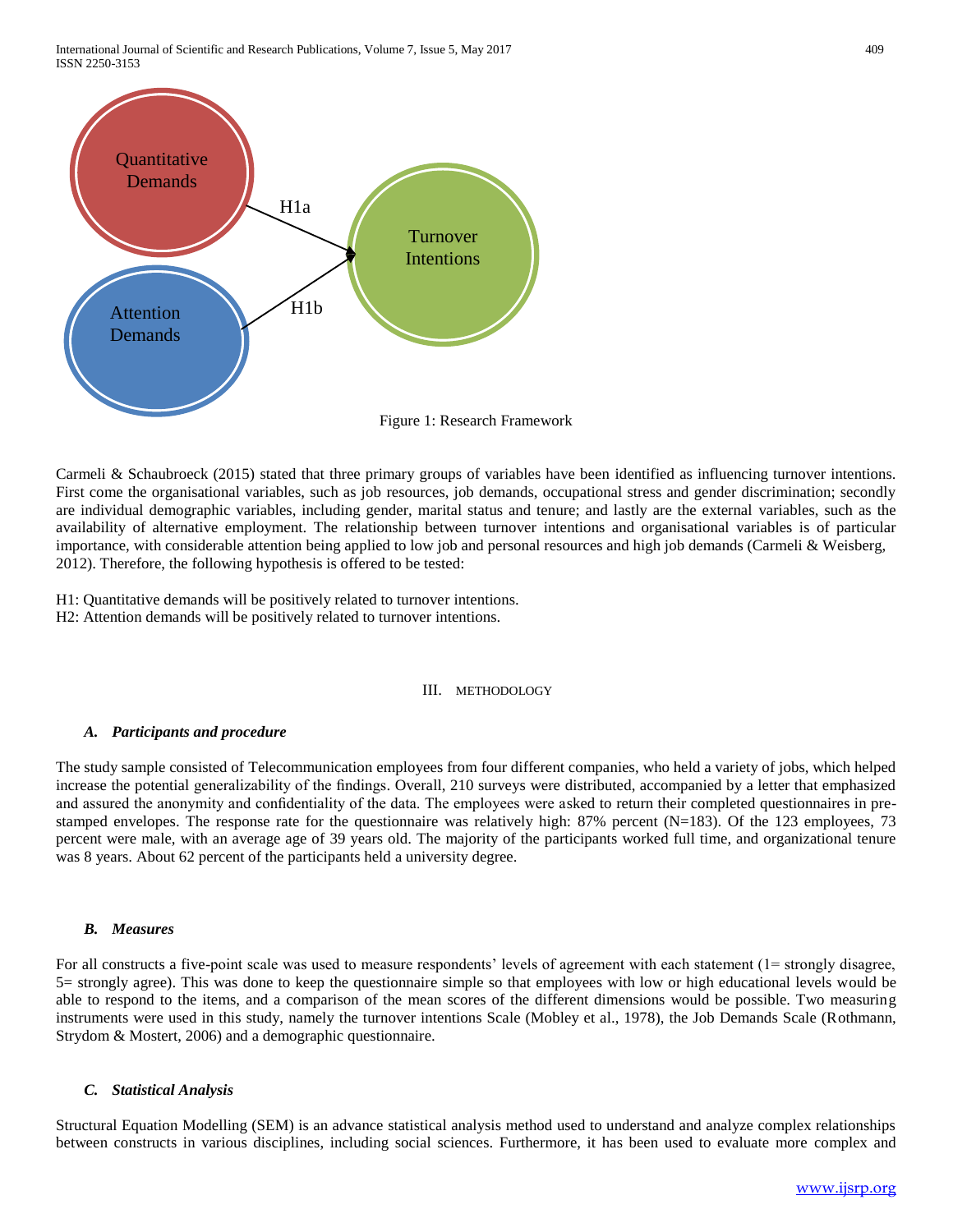.

sophisticated multivariate data, while multivariate analysis facilitates statistical investigation that simultaneously analyze multiple variables (Hair *et al*., 2014). SmartPLS (version 3.0.M3) is suitable software and chosen to analyze and test this research data.

## IV. FINDINGS

The results show that there was significant relationship between the job demands and the employees' turnover intentions. Reliability refers to the "extent to which a variable or set of variables are consistent in what it is intended to measure" (Hair *et al*., 2014). In other words, reliability refers to the degree the latent variable reflects its true value with free errors. To further investigate the reliability of the proposed constructs, Cronbach's Alpha and composite reliability measures were analysed and can be extracted from (PLS-SEM). The measurements with Cronbach's Alpha and composite reliability above 0.70 are considered reliable and acceptable (Hair *et al*., 2014). Compared to Cronbach's Alpha, Composite reliability is regarded as a more rigorous assessment of reliability (Hair *et al*., 2014). The reliability level of the proposed constructs in this paper are documented in Table I. The results show that both Composite Reliability and Cronbach's Alpha values are above 0.90, consequently, the model realized an acceptable level of reliability.

## Table I: Construct Reliability and Validity

| <b>Variable</b> | <b>Cronbach's Alpha</b> | <b>Composite Reliability</b> |
|-----------------|-------------------------|------------------------------|
| AD              | 0.953                   | 0.959                        |
| QD              | 0.979                   | 0.994                        |
| TOI             | 0.974                   | 0.996                        |

Similarly, the structural model is an important instrument for assessing the significance level of the path coefficients between the variables. The analysis of the path coefficients was shown in Figure 2. The model presents the relationship between two variables of job demands and the employees' turnover intentions; the results display a positive significant path coefficient of 0.171 and 0.235 for quantitative demands and attention demands with employees' turnover over intentions respectively and with an  $\mathbb{R}^2$  value of .097. Moreover, this model shows that only outer weight of item 1 (QD1) of quantitative demand is small .412 but significant, while on the other items of the variables are strong and significant. Also, the assessment of structural model using (PLS-SEM) requires the execution of bootstrapping, hence, the results including the T test are documented in Table II. The T statistics indicated that both the path coefficients of quantitative and attentions demands with turnover intentions are significant of 2.520 and 3.378 respectively.

## Table II: Bootstrapping Results

| <b>Dependent Variable</b>        | <b>Independent Variable</b>      | <b>Path Coefficient</b> | <b>T</b> statistics | $\mathbf{R}^2$ |
|----------------------------------|----------------------------------|-------------------------|---------------------|----------------|
| <b>Turnover Intentions (TOI)</b> |                                  |                         |                     | 0.097          |
|                                  | <b>Ouantitative Demands (OD)</b> | 0.171                   | 2.520               |                |
|                                  | Attention Demands (AD)           | 0.235                   | 3.378               |                |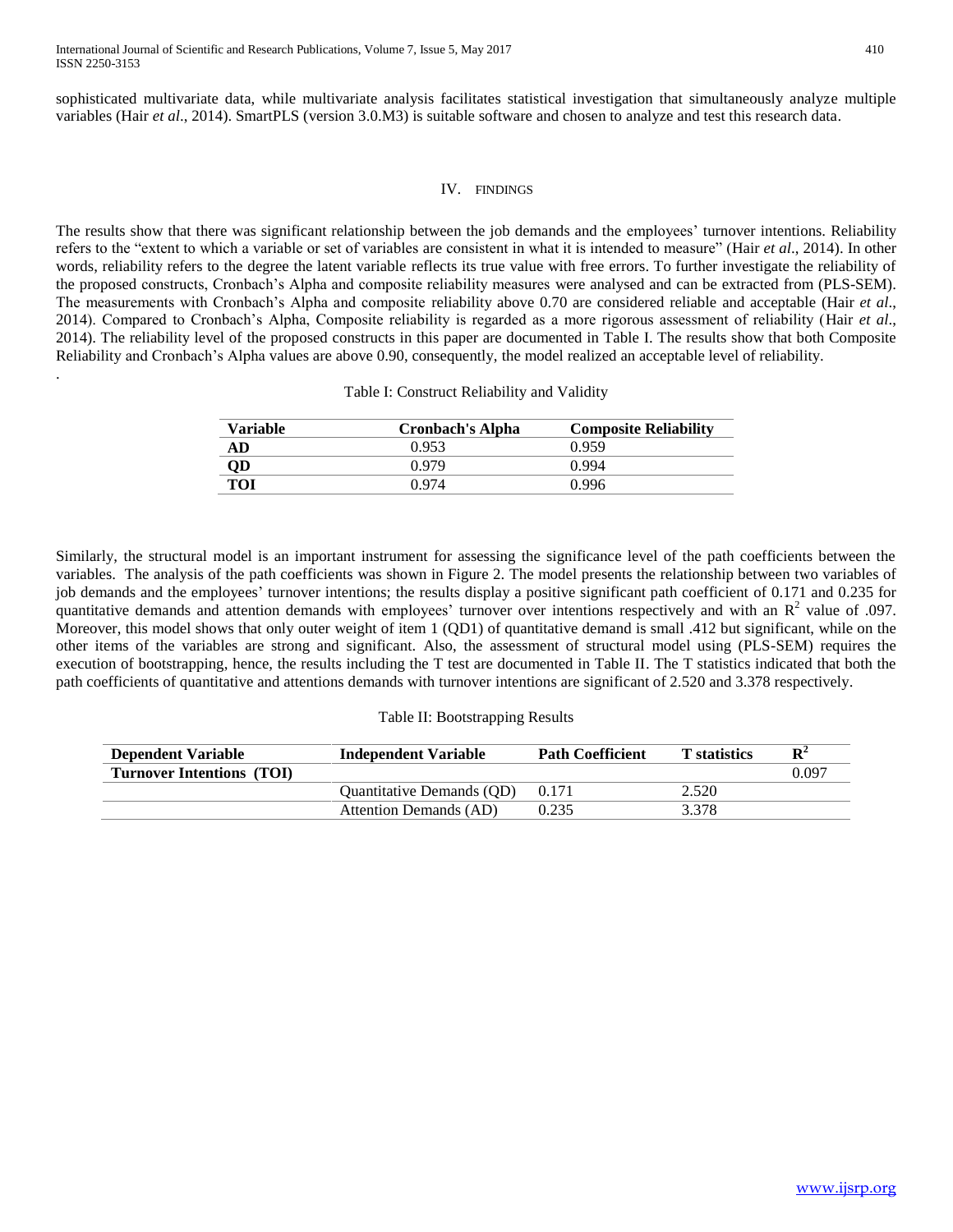

Figure 2: Research Framework

#### V. DISCUSSION

Turnover has been a problem for organizations since the 1960s. Since then, several studies have been conducted to shed light on the problem. In this study, it was adapted the Job-Demands-Resources (JD-R) Model to examine the general relationships between particularly two job demands such as quantitative and attention demands and turnover intention. Both *H1*and *H2* predicted a positive association between quantitative and attention demands with Turnover intentions. Consistent with theses hypotheses, the three latent variables were positively and significantly associated. The direct effect of the demands on Turnover intentions was highly significant. It was tested the basic assumptions of the model in a sample of Telecommunication Technology workers. In general, the results support the assumptions of the JD-R model.

In line with calls for empirical studies in the fields of HRM and talent management to pay specific attention to high potential employees, this study examines the antecedents of Turnover intentions among the group. Applying the social exchange perspective, we investigated whether the job demands variables results in increased levels of Turnover intentions. The model was tested on a data set comprising 183 high potential employees from 4 Telecommunication companies. Our findings suggest that the greater the extent to which high potential employees experience high job demands, the more they are disengaged from work at their companies and expose high level of turnover intentions. This is in line with the social exchange perspective, according to which inducements such as negative and unbeneficial actions directed at employees by the organization create conditions for employees to reciprocate in negative ways. Based on this notion, we can confirm that when Telecommunication companies induces high level of job demands activities at high potential employees, they tend to return this organizational investment in the form of increased Turnover intentions. This finding is also in line with the positive relationships revealed in a meta-analysis of the association between high job demands and employee attitudes (Shaw *et al*., 2009).

Our results also indicate that the association between job demands and employee attitudes such as Turnover intentions is more complex than typically assumed. In line with the social exchange perspective, our findings demonstrate that it is through the fulfilment of psychological contract that high potential employees become more disengaged with their Telecommunication in response to high job demands activities. This finding leads to the conclusion that high job demands shape the employees' interpretations of the terms of their psychological contract, and signal the kinds of attitude such as high turnover intentions that are appropriate to the input of the organization.